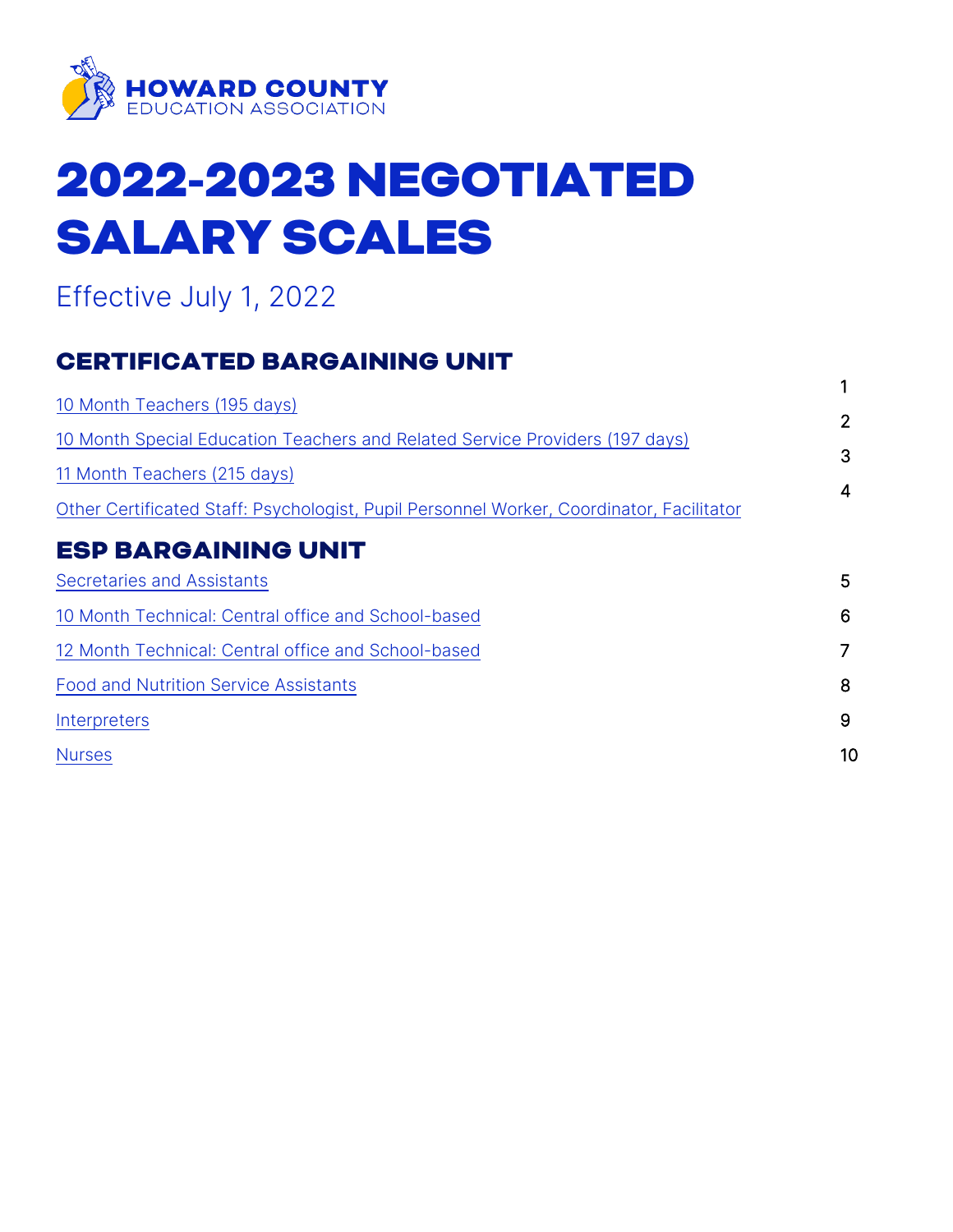#### 10 MONTH TEACHERS

#### 195 workdays

<span id="page-1-1"></span><span id="page-1-0"></span>

| <b>OLD</b><br><b>STEP</b> | A<br>(SPC) | В<br>$(BA/BS + 30)$ | C<br>(Masters) | D<br>$(MA/MS + 30)$ | Е<br>(Doctorate) | <b>NEW</b><br><b>STEP</b>                                                           | A<br>(SPC) | В<br>$(BA/BS + 30)$                           | C<br>(Masters) | D<br>(MA/MS +30)                                                                              | Е<br>(Doctorate) |  |
|---------------------------|------------|---------------------|----------------|---------------------|------------------|-------------------------------------------------------------------------------------|------------|-----------------------------------------------|----------------|-----------------------------------------------------------------------------------------------|------------------|--|
|                           | \$50,000   | \$51,257            | \$53,024       | \$54,791            | \$56,558         |                                                                                     |            |                                               |                | Employees currently on Steps 1 or 2 in FY22 will move to Step 4 in FY23. Minimum step for new |                  |  |
| $\overline{\mathbf{2}}$   | \$50,527   | \$52,303            | \$54,059       | \$55,814            | \$57,570         |                                                                                     |            | employees is 4, subject to experience credit. |                |                                                                                               |                  |  |
| З                         | \$52,047   | \$54,342            | \$56,098       | \$57,853            | \$59,609         | 4                                                                                   | \$56,228   | \$59,195                                      | \$61,015       | \$62,835                                                                                      | \$64,655         |  |
|                           | \$53,567   | \$56,382            | \$58,137       | \$59,893            | \$61,648         | 5                                                                                   | \$57,804   | \$61,328                                      | \$63,148       | \$64,968                                                                                      | \$66,788         |  |
| 5                         | \$55,087   | \$58,421            | \$60,176       | \$61,932            | \$63,687         | 6                                                                                   | \$59,380   | \$63,462                                      | \$65,282       | \$67,102                                                                                      | \$68,922         |  |
| 6                         | \$56,607   | \$60,460            | \$62,215       | \$63,971            | \$65,726         | 7                                                                                   | \$60,955   | \$65,595                                      | \$67,415       | \$69,235                                                                                      | \$71,055         |  |
| 7                         | \$58,127   | \$62,499            | \$64,254       | \$66,010            | \$67,765         | 8                                                                                   | \$62,531   | \$67,728                                      | \$69,548       | \$71,368                                                                                      | \$73,188         |  |
| 8                         | \$59,647   | \$64,538            | \$66,294       | \$68,049            | \$69,805         | 9                                                                                   | \$64,107   | \$69,862                                      | \$71,682       | \$73,502                                                                                      | \$75,322         |  |
| 9                         | \$61,167   | \$66,577            | \$68,333       | \$70,088            | \$71,844         | 10                                                                                  | \$65,683   | \$71,995                                      | \$73,815       | \$75,635                                                                                      | \$77,455         |  |
| 10                        | \$62,687   | \$68,617            | \$70,372       | \$72,128            | \$73,883         | 11                                                                                  | \$67,259   | \$74,129                                      | \$75,949       | \$77,769                                                                                      | \$79,589         |  |
| 11                        | \$64,207   | \$70,656            | \$72,411       | \$74,167            | \$75,922         | 12                                                                                  | \$68,835   | \$76,262                                      | \$78,082       | \$79,902                                                                                      | \$81,722         |  |
| 12                        | \$65,727   | \$72,695            | \$74,450       | \$76,206            | \$77,961         | 13                                                                                  |            | \$78,395                                      | \$80,215       | \$82,035                                                                                      | \$83,855         |  |
| 13                        |            | \$74,734            | \$76,489       | \$78,245            | \$80,000         | 14                                                                                  |            | \$80,529                                      | \$82,349       | \$84,169                                                                                      | \$85,989         |  |
| 14                        |            | \$76,773            | \$78,529       | \$80,284            | \$82,040         | 15                                                                                  |            | \$82,662                                      | \$84,482       | \$86,302                                                                                      | \$88,122         |  |
| 15                        |            | \$78,812            | \$80,568       | \$82,323            | \$84,079         | 16                                                                                  |            | \$84,796                                      | \$86,616       | \$88,436                                                                                      | \$90,256         |  |
| 16                        |            | \$80,852            | \$82,607       | \$84,363            | \$86,118         | 17                                                                                  |            | \$86,929                                      | \$88,749       | \$90,569                                                                                      | \$92,389         |  |
| 17                        |            | \$82,891            | \$84,646       | \$86,402            | \$88,157         | 18                                                                                  |            | \$89,062                                      | \$90,882       | \$92,702                                                                                      | \$94,522         |  |
| 18                        |            | \$84,930            | \$86,685       | \$88,441            | \$90,196         | 19                                                                                  |            | \$91,196                                      | \$93,016       | \$94,836                                                                                      | \$96,656         |  |
| 19                        |            | \$86,969            | \$88,724       | \$90,480            | \$92,235         | 20                                                                                  |            | \$93,329                                      | \$95,149       | \$96,969                                                                                      | \$98,789         |  |
| 20                        |            | \$89,008            | \$90,764       | \$92,519            | \$94,275         | 21                                                                                  |            | \$95,462                                      | \$97,282       | \$99,102                                                                                      | \$100,922        |  |
| 21                        |            | \$91,047            | \$92,803       | \$94,558            | \$96,314         | 22                                                                                  |            | \$97,596                                      | \$99,416       | \$101,236                                                                                     | \$103,056        |  |
| 22                        |            | \$93,087            | \$94,842       | \$96,598            | \$98,353         | 23                                                                                  |            | \$99,729                                      | \$101,549      | \$103,369                                                                                     | \$105,189        |  |
| 23                        |            | \$95,126            | \$96,881       | \$98,637            | \$100,392        | 24                                                                                  |            | \$101,863                                     | \$103,683      | \$105,503                                                                                     | \$107,323        |  |
| 24                        |            | \$97,165            | \$98,920       | \$100,676           | \$102,431        | 25<br>\$103,996<br>\$105,816<br>\$107,636<br>\$109,456                              |            |                                               |                |                                                                                               |                  |  |
| 25                        |            | \$99,204            | \$100,959      | \$102,715           | \$104,470        |                                                                                     |            |                                               |                |                                                                                               |                  |  |
| Temp 26                   |            | \$100,537           | \$102,293      | \$104,048           | \$105,804        | Employees currently on Step 25 & Temp Step 26 in FY22<br>will be at Step 25 in FY23 |            |                                               |                |                                                                                               |                  |  |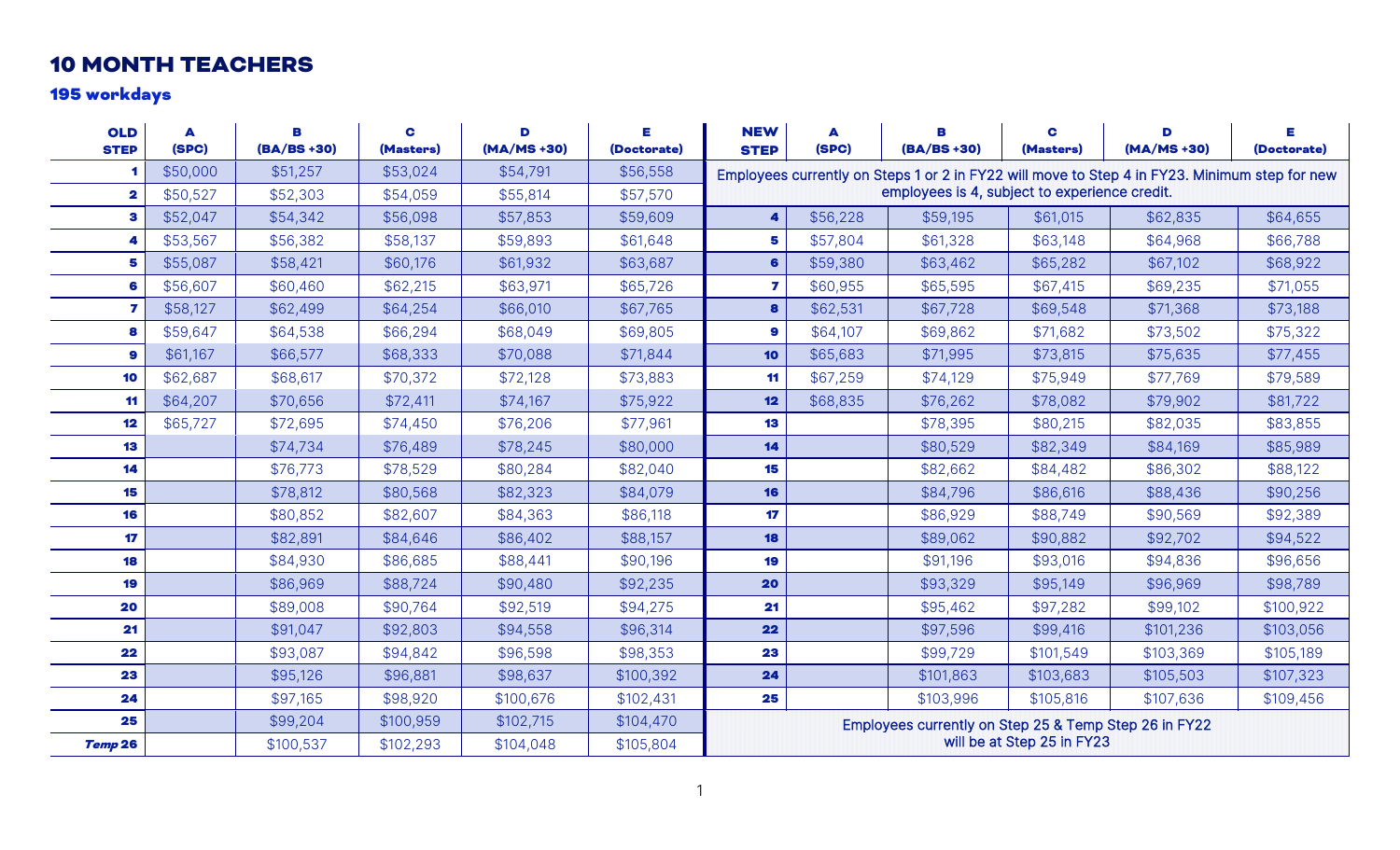#### 10 MONTH SPECIAL EDUCATION TEACHERS AND RELATED SERVICE PROVIDERS

#### 197 workdays

| <b>OLD</b><br><b>STEP</b> | A<br>(SPC) | В<br>$(BA/BS + 30)$ | C<br>(Masters) | D<br>$(MA/MS + 30)$ | Е<br>(Doctorate) | <b>NEW</b><br><b>STEP</b>                                                           | A<br>(SPC) | в<br>$(BA/BS + 30)$                           | C<br>(Masters) | D<br>(MA/MS +30)                                                                              | Е<br>(Doctorate) |  |
|---------------------------|------------|---------------------|----------------|---------------------|------------------|-------------------------------------------------------------------------------------|------------|-----------------------------------------------|----------------|-----------------------------------------------------------------------------------------------|------------------|--|
|                           | \$50,513   | \$51,783            | \$53,568       | \$55,353            | \$57,138         |                                                                                     |            |                                               |                | Employees currently on Steps 1 or 2 in FY22 will move to Step 4 in FY23. Minimum step for new |                  |  |
| $\mathbf{2}$              | \$51,045   | \$52,840            | \$54,614       | \$56,387            | \$57,763         |                                                                                     |            | employees is 4, subject to experience credit. |                |                                                                                               |                  |  |
| 3                         | \$52,582   | \$54,900            | \$56,674       | \$58,448            | \$59,830         |                                                                                     | \$56,804   | \$59,802                                      | \$61,641       | \$63,479                                                                                      | \$65,318         |  |
| 4                         | \$54,117   | \$56,960            | \$58,734       | \$60,507            | \$61,896         | 5                                                                                   | \$58,396   | \$61,957                                      | \$63,796       | \$65,635                                                                                      | \$67,473         |  |
| 5                         | \$55,652   | \$59,021            | \$60,793       | \$62,567            | \$63,963         | 6                                                                                   | \$59,989   | \$64,113                                      | \$65,951       | \$67,790                                                                                      | \$69,629         |  |
| 6                         | \$57,188   | \$61,081            | \$62,854       | \$64,627            | \$66,031         | 7                                                                                   | \$61,581   | \$66,268                                      | \$68,106       | \$69,945                                                                                      | \$71,784         |  |
| $\overline{7}$            | \$58,723   | \$63,140            | \$64,914       | \$66,688            | \$68,098         | 8                                                                                   | \$63,173   | \$68,423                                      | \$70,262       | \$72,100                                                                                      | \$73,939         |  |
| 8                         | \$60,259   | \$65,200            | \$66,974       | \$68,748            | \$70,164         | 9                                                                                   | \$64,765   | \$70,578                                      | \$72,417       | \$74,256                                                                                      | \$76,094         |  |
| 9                         | \$61,795   | \$67,261            | \$69,034       | \$70,808            | \$72,231         | 10                                                                                  | \$66,357   | \$72,734                                      | \$74,572       | \$76,411                                                                                      | \$78,250         |  |
| 10                        | \$63,330   | \$69,321            | \$71,095       | \$72,867            | \$74,298         | 11                                                                                  | \$67,949   | \$74,889                                      | \$76,728       | \$78,566                                                                                      | \$80,405         |  |
| 11                        | \$64,866   | \$71,381            | \$73,154       | \$74,928            | \$76,365         | 12                                                                                  | \$69,541   | \$77,044                                      | \$78,883       | \$80,722                                                                                      | \$82,560         |  |
| 12                        | \$66,401   | \$73,441            | \$75,214       | \$76,988            | \$78,432         | 13                                                                                  |            | \$79,199                                      | \$81,038       | \$82,877                                                                                      | \$84,715         |  |
| 13                        | \$66,906   | \$75,501            | \$77,274       | \$79,048            | \$80,499         | 14                                                                                  |            | \$81,355                                      | \$83,193       | \$85,032                                                                                      | \$86,871         |  |
| 14                        |            | \$77,561            | \$79,335       | \$81,109            | \$82,566         | 15                                                                                  |            | \$83,510                                      | \$85,349       | \$87,187                                                                                      | \$89,026         |  |
| 15                        |            | \$79,621            | \$81,395       | \$83,169            | \$84,632         | 16                                                                                  |            | \$85,665                                      | \$87,504       | \$89,343                                                                                      | \$91,181         |  |
| 16                        |            | \$81,681            | \$83,454       | \$85,228            | \$86,699         | 17                                                                                  |            | \$87,820                                      | \$89,659       | \$91,498                                                                                      | \$93,337         |  |
| 17                        |            | \$83,742            | \$85,515       | \$87,288            | \$88,767         | 18                                                                                  |            | \$89,976                                      | \$91,814       | \$93,653                                                                                      | \$95,492         |  |
| 18                        |            | \$85,802            | \$87,575       | \$89,349            | \$90,834         | 19                                                                                  |            | \$92,131                                      | \$93,970       | \$95,808                                                                                      | \$97,647         |  |
| 19                        |            | \$87,861            | \$89,635       | \$91,409            | \$92,900         | 20                                                                                  |            | \$94,286                                      | \$96,125       | \$97,964                                                                                      | \$99,802         |  |
| 20                        |            | \$89,922            | \$91,695       | \$93,469            | \$94,967         | 21                                                                                  |            | \$96,442                                      | \$98,280       | \$100,119                                                                                     | \$101,958        |  |
| 21                        |            | \$91,982            | \$93,756       | \$95,529            | \$97,034         | 22                                                                                  |            | \$98,597                                      | \$100,436      | \$102,274                                                                                     | \$104,113        |  |
| 22                        |            | \$94,042            | \$95,815       | \$97,589            | \$99,100         | 23                                                                                  |            | \$100,752                                     | \$102,591      | \$104,429                                                                                     | \$106,268        |  |
| 23                        |            | \$96,102            | \$97,875       | \$99,649            | \$101,168        | 24                                                                                  |            | \$102,907                                     | \$104,746      | \$106,585                                                                                     | \$108,423        |  |
| 24                        |            | \$98,163            | \$99,935       | \$101,709           | \$103,235        | 25                                                                                  |            | \$105,063                                     | \$106,901      | \$108,740                                                                                     | \$110,579        |  |
| 25                        |            | \$100,222           | \$101,996      | \$103,769           | \$105,302        |                                                                                     |            |                                               |                |                                                                                               |                  |  |
| Temp 26                   |            | \$101,569           | \$103,343      | \$105,116           | \$106,662        | Employees currently on Step 25 & Temp Step 26 in FY22<br>will be at Step 25 in FY23 |            |                                               |                |                                                                                               |                  |  |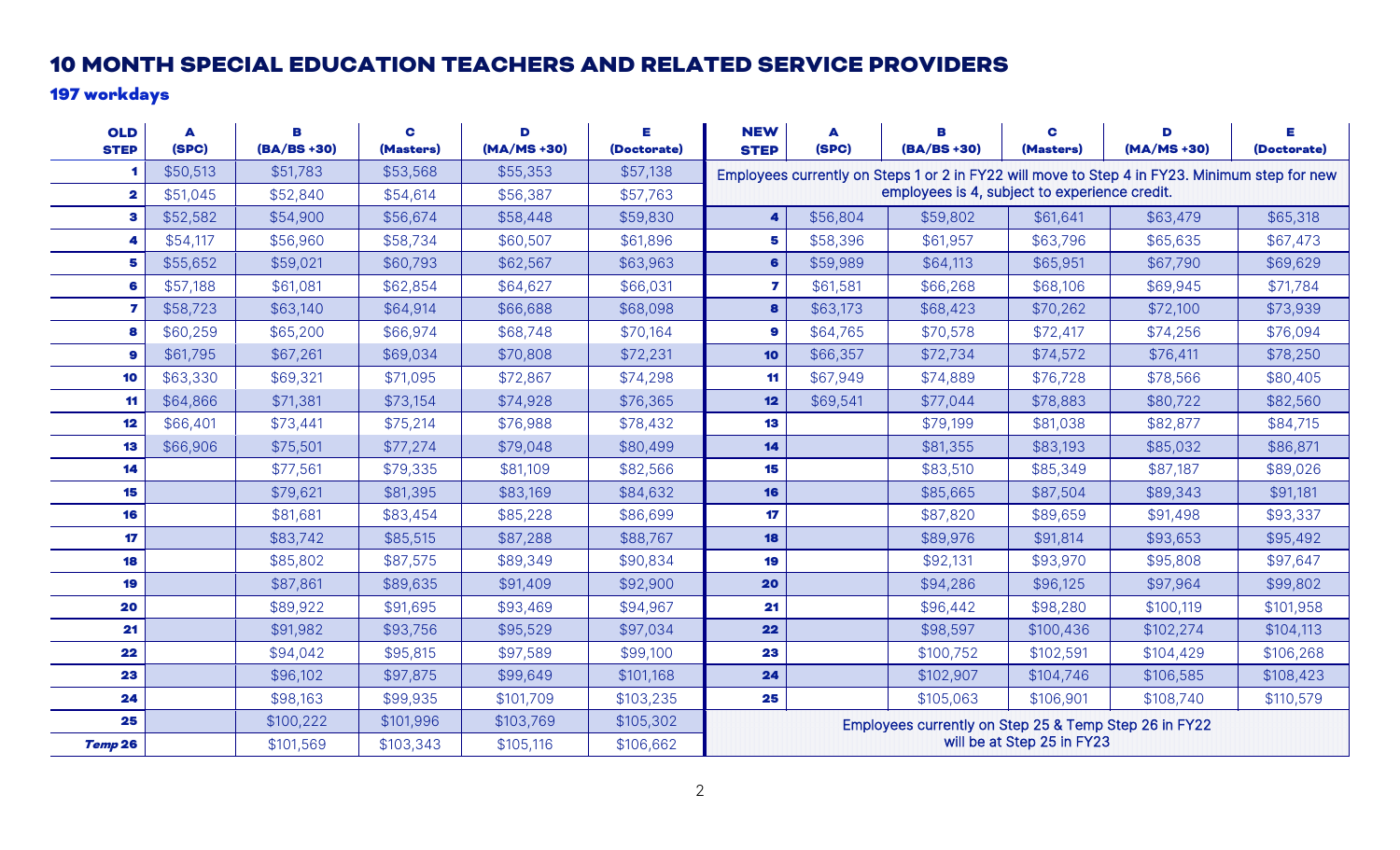## 11 MONTH TEACHERS

#### 215 workdays

<span id="page-3-0"></span>

| <b>OLD</b><br><b>STEP</b> | A<br>(SPC) | В<br>$(BA/BS + 30)$ | C<br>(Masters) | D<br>$(MA/MS + 30)$ | Е<br>(Doctorate) | <b>NEW</b><br><b>STEP</b>                                                           | A<br>(SPC) | В<br>$(BA/BS + 30)$                           | C<br>(Masters) | D<br>$(MA/MS + 30)$                                                                           | Е<br>(Doctorate) |  |
|---------------------------|------------|---------------------|----------------|---------------------|------------------|-------------------------------------------------------------------------------------|------------|-----------------------------------------------|----------------|-----------------------------------------------------------------------------------------------|------------------|--|
|                           | \$55,000   | \$56,383            | \$58,326       | \$60,270            | \$62,214         |                                                                                     |            |                                               |                | Employees currently on Steps 1 or 2 in FY22 will move to Step 4 in FY23. Minimum step for new |                  |  |
| $\overline{\mathbf{2}}$   | \$55,579   | \$57,534            | \$59,465       | \$61,396            | \$63,327         |                                                                                     |            | employees is 4, subject to experience credit. |                |                                                                                               |                  |  |
| 3                         | \$57,251   | \$59,776            | \$61,708       | \$63,639            | \$65,570         | 4                                                                                   | \$61,850   | \$65,114                                      | \$67,116       | \$69,118                                                                                      | \$71,120         |  |
| 4                         | \$58,923   | \$62,020            | \$63,951       | \$65,882            | \$67,813         | 5                                                                                   | \$63,584   | \$67,461                                      | \$69,463       | \$71,465                                                                                      | \$73,467         |  |
| 5                         | \$60,595   | \$64,263            | \$66,194       | \$68,125            | \$70,056         | 6                                                                                   | \$65,317   | \$69,808                                      | \$71,810       | \$73,812                                                                                      | \$75,814         |  |
| 6                         | \$62,267   | \$66,506            | \$68,437       | \$70,368            | \$72,299         | 7                                                                                   | \$67,051   | \$72,155                                      | \$74,157       | \$76,159                                                                                      | \$78,161         |  |
| 7                         | \$63,939   | \$68,749            | \$70,680       | \$72,611            | \$74,542         | 8                                                                                   | \$68,784   | \$74,501                                      | \$76,503       | \$78,505                                                                                      | \$80,507         |  |
| 8                         | \$65,611   | \$70,992            | \$72,923       | \$74,854            | \$76,785         | 9                                                                                   | \$70,518   | \$76,848                                      | \$78,850       | \$80,852                                                                                      | \$82,854         |  |
| 9                         | \$67,283   | \$73,235            | \$75,166       | \$77,098            | \$79,028         | 10                                                                                  | \$72,251   | \$79,195                                      | \$81,197       | \$83,199                                                                                      | \$85,201         |  |
| 10                        | \$68,955   | \$75,478            | \$77,409       | \$79,340            | \$81,271         | 11                                                                                  | \$73,985   | \$81,541                                      | \$83,543       | \$85,545                                                                                      | \$87,547         |  |
| 11                        | \$70,627   | \$77,721            | \$79,653       | \$81,584            | \$83,515         | 12                                                                                  | \$75,718   | \$83,888                                      | \$85,890       | \$87,892                                                                                      | \$89,894         |  |
| 12                        | \$72,299   | \$79,964            | \$81,896       | \$83,827            | \$85,757         | 13                                                                                  |            | \$86,235                                      | \$88,237       | \$90,239                                                                                      | \$92,241         |  |
| 13                        | \$72,849   | \$82,207            | \$84,139       | \$86,070            | \$88,001         | 14                                                                                  |            | \$88,582                                      | \$90,584       | \$92,586                                                                                      | \$94,588         |  |
| 14                        |            | \$84,451            | \$86,382       | \$88,313            | \$90,244         | 15                                                                                  |            | \$90,928                                      | \$92,930       | \$94,932                                                                                      | \$96,934         |  |
| 15                        |            | \$86,693            | \$88,625       | \$90,556            | \$92,487         | 16                                                                                  |            | \$93,275                                      | \$95,277       | \$97,279                                                                                      | \$99,281         |  |
| 16                        |            | \$88,937            | \$90,868       | \$92,799            | \$94,730         | 17                                                                                  |            | \$95,622                                      | \$97,624       | \$99,626                                                                                      | \$101,628        |  |
| 17                        |            | \$91,180            | \$93,111       | \$95,042            | \$96,973         | 18                                                                                  |            | \$97,969                                      | \$99,971       | \$101,973                                                                                     | \$103,975        |  |
| 18                        |            | \$93,423            | \$95,354       | \$97,285            | \$99,216         | 19                                                                                  |            | \$100,315                                     | \$102,317      | \$104,319                                                                                     | \$106,321        |  |
| 19                        |            | \$95,666            | \$97,597       | \$99,528            | \$101,459        | 20                                                                                  |            | \$102,662                                     | \$104,664      | \$106,666                                                                                     | \$108,668        |  |
| 20                        |            | \$97,909            | \$99,840       | \$101,771           | \$103,702        | 21                                                                                  |            | \$105,009                                     | \$107,011      | \$109,013                                                                                     | \$111,015        |  |
| 21                        |            | \$100,152           | \$102,083      | \$104,015           | \$105,945        | 22                                                                                  |            | \$107,355                                     | \$109,357      | \$111,359                                                                                     | \$113,361        |  |
| 22                        |            | \$102,395           | \$104,326      | \$106,257           | \$108,188        | 23                                                                                  |            | \$109,702                                     | \$111,704      | \$113,706                                                                                     | \$115,708        |  |
| 23                        |            | \$104,638           | \$106,570      | \$108,501           | \$110,432        | 24                                                                                  |            | \$112,049                                     | \$114,051      | \$116,053                                                                                     | \$118,055        |  |
| 24                        |            | \$106,881           | \$108,813      | \$110,744           | \$112,674        | 25<br>\$114,396<br>\$116,398<br>\$120,402<br>\$118,400                              |            |                                               |                |                                                                                               |                  |  |
| 25                        |            | \$109,124           | \$111,056      | \$112,987           | \$114,918        |                                                                                     |            |                                               |                |                                                                                               |                  |  |
| Temp 26                   |            | \$110,591           | \$112,522      | \$114,454           | \$116,384        | Employees currently on Step 25 & Temp Step 26 in FY22<br>will be at Step 25 in FY23 |            |                                               |                |                                                                                               |                  |  |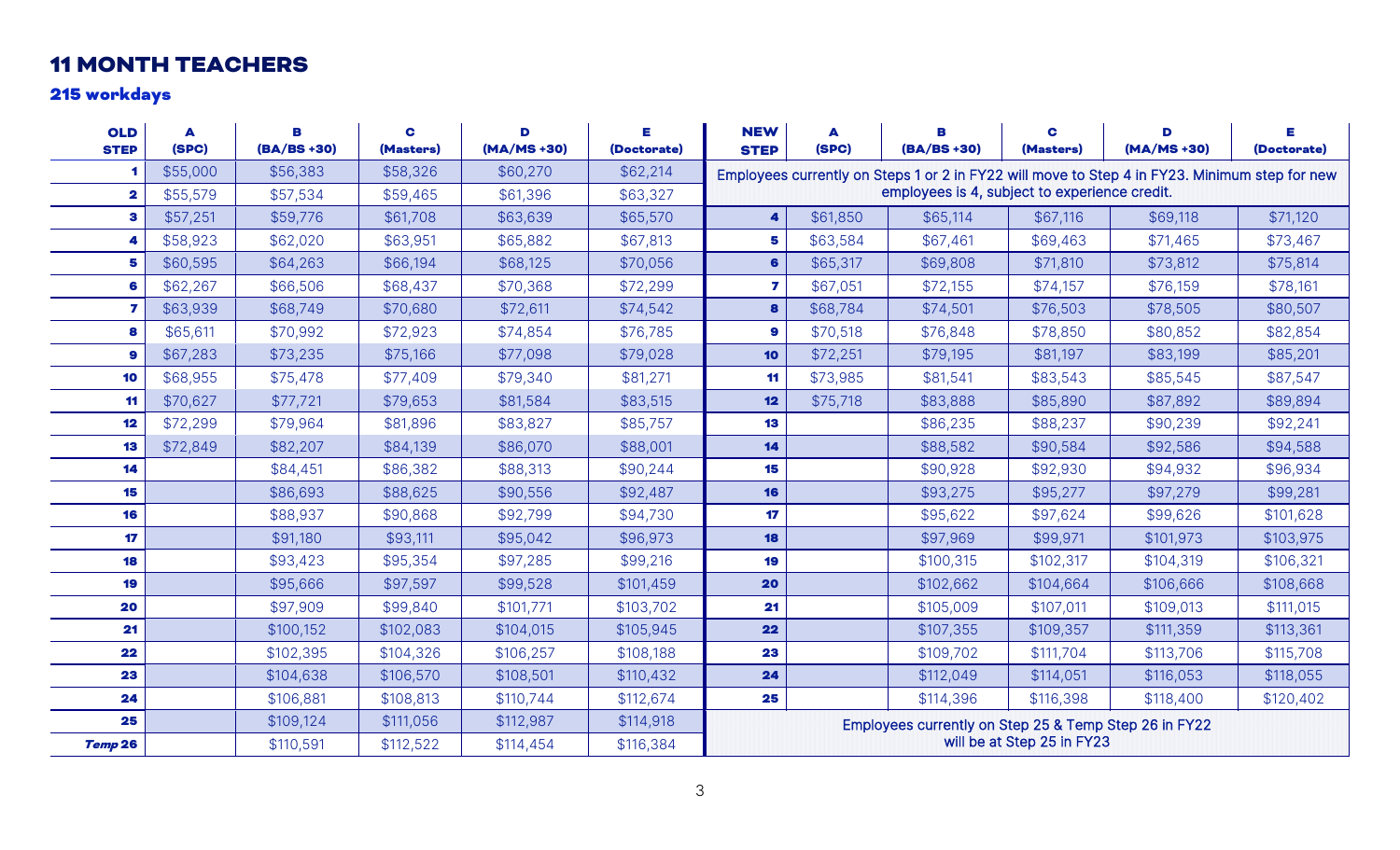## OTHER CERTIFICATED STAFF

## Psychologist, Pupil Personnel Worker, Coordinator, Facilitator

<span id="page-4-0"></span>

| <b>OLD</b><br><b>STEP</b> | <b>Psychologist</b><br><b>PPW</b><br><b>10 Month</b> | <b>Psychologist</b><br><b>PPW</b><br><b>11 Month</b> | <b>Coordinator,</b><br><b>Staff Development</b><br><b>Facilitator</b><br><b>12 Month</b> | <b>NEW</b><br><b>STEP</b>                             | <b>Psychologist</b><br><b>PPW</b><br>10 Month | <b>Psychologist</b><br><b>PPW</b><br><b>11 Month</b> | <b>Coordinator,</b><br><b>Staff Development</b><br><b>Facilitator</b><br><b>12 Month</b> |  |
|---------------------------|------------------------------------------------------|------------------------------------------------------|------------------------------------------------------------------------------------------|-------------------------------------------------------|-----------------------------------------------|------------------------------------------------------|------------------------------------------------------------------------------------------|--|
|                           |                                                      |                                                      |                                                                                          |                                                       | \$75,056                                      | \$82,562                                             | \$88,638                                                                                 |  |
|                           | \$72,870                                             | \$80,157                                             | \$86,056                                                                                 | $\overline{\mathbf{2}}$                               | \$78,592                                      | \$86,448                                             | \$92,874                                                                                 |  |
| 2                         | \$74,683                                             | \$82,149                                             | \$88,237                                                                                 | $\mathbf{3}$                                          | \$82,128                                      | \$90,334                                             | \$97,110                                                                                 |  |
| з                         | \$78,116                                             | \$85,922                                             | \$92,349                                                                                 | 4                                                     | \$85,663                                      | \$94,220                                             | \$101,348                                                                                |  |
| 4                         | \$81,548                                             | \$89,696                                             | \$96,463                                                                                 | 5                                                     | \$89,199                                      | \$98,106                                             | \$105,584                                                                                |  |
| 5                         | \$84,981                                             | \$93,469                                             | \$100,577                                                                                | 6                                                     | \$92,735                                      | \$101,993                                            | \$109,821                                                                                |  |
| 6                         | \$88,414                                             | \$97,242                                             | \$104,690                                                                                | $\overline{ }$                                        | \$96,271                                      | \$105,879                                            | \$114,057                                                                                |  |
| 7                         | \$91,847                                             | \$101,015                                            | \$108,802                                                                                | 8                                                     | \$99,807                                      | \$109,765                                            | \$118,294                                                                                |  |
| 8                         | \$95,281                                             | \$104,788                                            | \$112,917                                                                                | $\mathbf{9}$                                          | \$103,343                                     | \$113,651                                            | \$122,531                                                                                |  |
| 9                         | \$98,714                                             | \$108,561                                            | \$117,030                                                                                | 10                                                    | \$106,879                                     | \$117,537                                            | \$126,767                                                                                |  |
| 10                        | \$102,147                                            | \$112,334                                            | \$121,142                                                                                | 11                                                    | \$110,415                                     | \$121,424                                            | \$131,005                                                                                |  |
| 11                        | \$105,580                                            | \$116,106                                            | \$125,256                                                                                | 12                                                    | \$114,729                                     | \$126,165                                            | \$136,173                                                                                |  |
| 12                        | \$109,516                                            | \$120,433                                            | \$129,973                                                                                | Employees currently on Step 12 & Temp Step 13 in FY22 |                                               |                                                      |                                                                                          |  |
| <b>Temp 13</b>            | \$110,660                                            | \$121,690                                            | \$131,344                                                                                | will be at Step 12 in FY23                            |                                               |                                                      |                                                                                          |  |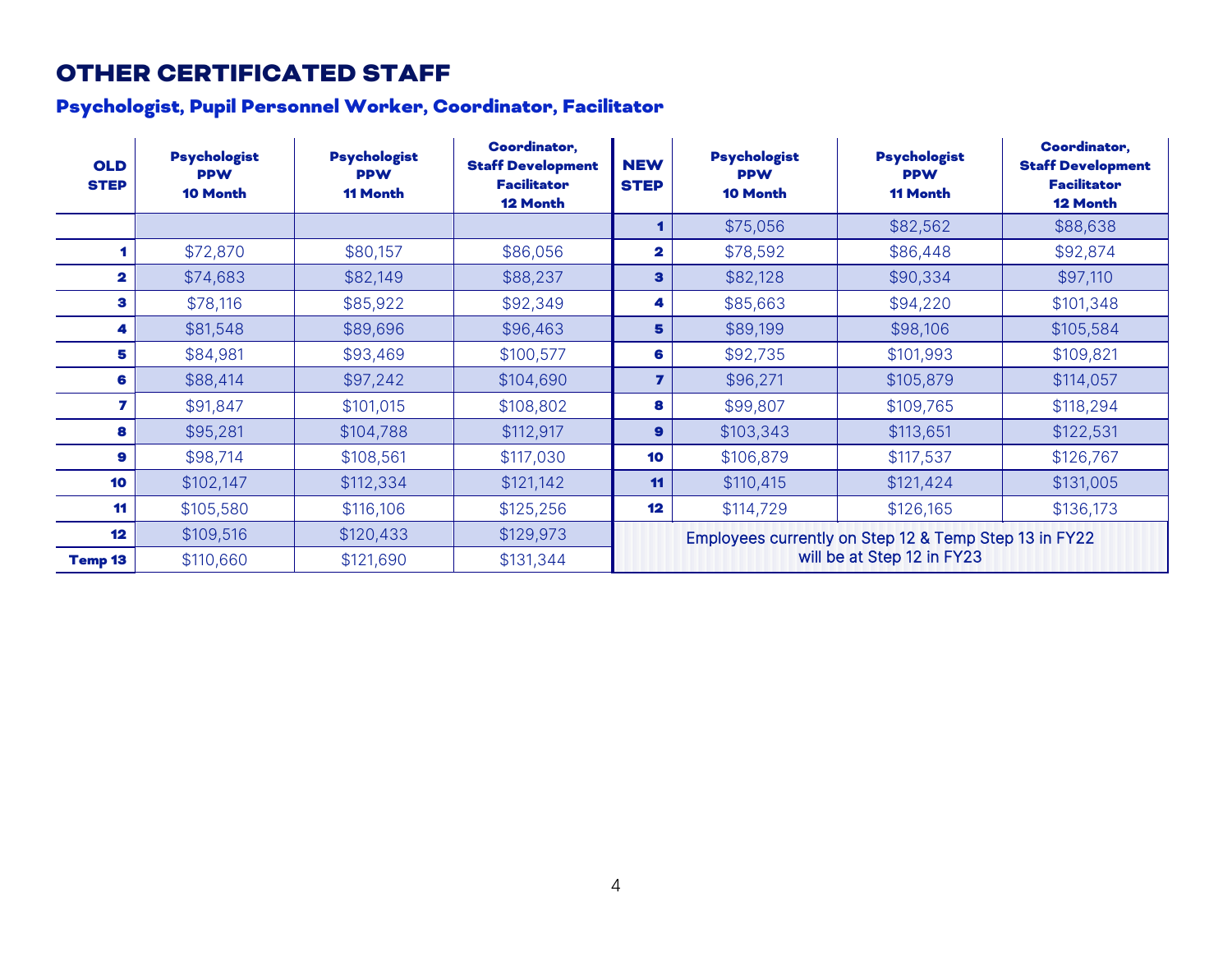#### <span id="page-5-0"></span>SECRETARIES AND ASSISTANTS

| <b>OLD</b><br><b>STEP</b> |         | Ш       | Ш       | IV      | v       | <b>VI</b> | <b>VII</b> | <b>VIII</b> | IX      | X       | <b>XI</b> | XII     | <b>NEW</b><br><b>STEP</b>                                                       |         |         | Ш       | IV      | v       | VI      | <b>VII</b> | <b>VIII</b> | IX      |         | <b>XI</b> | XII     |
|---------------------------|---------|---------|---------|---------|---------|-----------|------------|-------------|---------|---------|-----------|---------|---------------------------------------------------------------------------------|---------|---------|---------|---------|---------|---------|------------|-------------|---------|---------|-----------|---------|
|                           |         |         |         |         |         |           |            |             |         |         |           |         |                                                                                 | \$15.64 | \$16.02 | \$16.40 | \$16.77 | \$17.15 | \$17.53 | \$17.98    | \$18.17     | \$18.50 | \$19.36 | \$20.28   | \$21.26 |
|                           | \$15.19 | \$15.56 | \$15.92 | \$16.28 | \$16.65 | \$17.02   | \$17.45    | \$17.64     | \$17.96 | \$18.80 | \$19.69   | \$20.64 |                                                                                 | \$16.15 | \$16.55 | \$16.97 | \$17.37 | \$17.80 | \$18.23 | \$18.71    | \$18.94     | \$19.30 | \$20.24 | \$21.16   | \$22.17 |
|                           | \$15.47 | \$15.86 | \$16.25 | \$16.62 | \$17.03 | \$17.42   | \$17.89    | \$18.09     | \$18.43 | \$19.31 | \$20.21   | \$21.17 |                                                                                 | \$16.66 | \$17.08 | \$17.53 | \$17.98 | \$18.45 | \$18.93 | \$19.45    | \$19.72     | \$20.10 | \$21.11 | \$22.04   | \$23.09 |
|                           | \$15.97 | \$16.36 | \$16.79 | \$17.21 | \$17.65 | \$18.10   | \$18.59    | \$18.84     | \$19.20 | \$20.15 | \$21.05   | \$22.05 |                                                                                 | \$17.17 | \$17.60 | \$18.09 | \$18.58 | \$19.10 | \$19.63 | \$20.18    | \$20.50     | \$20.90 | \$21.99 | \$22.93   | \$24.00 |
|                           | \$16.46 | \$16.87 | \$17.33 | \$17.79 | \$18.27 | \$18.77   | \$19.30    | \$19.59     | \$19.96 | \$20.99 | \$21.90   | \$22.93 |                                                                                 | \$17.68 | \$18.13 | \$18.66 | \$19.19 | \$19.76 | \$20.33 | \$20.91    | \$21.27     | \$21.70 | \$22.86 | \$23.81   | \$24.92 |
|                           | \$16.94 | \$17.37 | \$17.87 | \$18.37 | \$18.90 | \$19.45   | \$20.00    | \$20.33     | \$20.73 | \$21.84 | \$22.74   | \$23.81 |                                                                                 | \$18.19 | \$18.66 | \$19.22 | \$19.80 | \$20.41 | \$21.04 | \$21.65    | \$22.05     | \$22.49 | \$23.74 | \$24.69   | \$25.83 |
| 6                         | \$17.43 | \$17.88 | \$18.42 | \$18.95 | \$19.53 | \$20.12   | \$20.71    | \$21.08     | \$21.50 | \$22.67 | \$23.59   | \$24.69 |                                                                                 | \$18.69 | \$19.19 | \$19.79 | \$20.40 | \$21.06 | \$21.74 | \$22.38    | \$22.82     | \$23.29 | \$24.61 | \$25.58   | \$26.75 |
|                           | \$17.91 | \$18.39 | \$18.96 | \$19.53 | \$20.16 | \$20.80   | \$21.41    | \$21.82     | \$22.26 | \$23.51 | \$24.43   | \$25.57 |                                                                                 | \$19.20 | \$19.71 | \$20.35 | \$21.01 | \$21.71 | \$22.44 | \$23.12    | \$23.60     | \$24.09 | \$25.48 | \$26.46   | \$27.67 |
|                           | \$18.40 | \$18.89 | \$19.49 | \$20.11 | \$20.78 | \$21.47   | \$22.12    | \$22.57     | \$23.03 | \$24.35 | \$25.28   | \$26.45 |                                                                                 | \$19.71 | \$20.24 | \$20.92 | \$21.61 | \$22.36 | \$23.14 | \$23.85    | \$24.38     | \$24.89 | \$26.36 | \$27.34   | \$28.58 |
|                           | \$18.90 | \$19.39 | \$20.03 | \$20.70 | \$21.40 | \$22.14   | \$22.82    | \$23.31     | \$23.80 | \$25.20 | \$26.12   | \$27.32 | 10                                                                              | \$20.22 | \$20.77 | \$21.48 | \$22.22 | \$23.01 | \$23.85 | \$24.59    | \$25.15     | \$25.69 | \$27.23 | \$28.23   | \$29.50 |
| 10                        | \$19.38 | \$19.90 | \$20.58 | \$21.28 | \$22.03 | \$22.82   | \$23.53    | \$24.06     | \$24.57 | \$26.03 | \$26.97   | \$28.21 |                                                                                 | \$20.73 | \$21.30 | \$22.04 | \$22.82 | \$23.67 | \$24.55 | \$25.32    | \$25.93     | \$26.49 | \$28.11 | \$29.11   | \$30.41 |
| 11                        | \$19.87 | \$20.41 | \$21.12 | \$21.86 | \$22.66 | \$23.49   | \$24.23    | \$24.81     | \$25.34 | \$26.87 | \$27.81   | \$29.09 | 12                                                                              | \$21.24 | \$21.82 | \$22.61 | \$23.43 | \$24.32 | \$25.25 | \$26.05    | \$26.71     | \$27.28 | \$28.98 | \$29.99   | \$31.33 |
| 12                        | \$20.35 | \$20.92 | \$21.66 | \$22.44 | \$23.29 | \$24.20   | \$24.97    | \$25.58     | \$26.10 | \$27.74 | \$28.68   | \$29.97 | 13                                                                              | \$21.74 | \$22.35 | \$23.17 | \$24.03 | \$24.97 | \$25.95 | \$26.79    | \$27.48     | \$28.08 | \$29.85 | \$30.87   | \$32.24 |
| 13                        | \$20.84 | \$21.42 | \$22.20 | \$23.05 | \$23.91 | \$24.92   | \$25.70    | \$26.35     | \$26.87 | \$28.57 | \$29.56   | \$30.85 | 14                                                                              | \$22.25 | \$22.88 | \$23.74 | \$24.64 | \$25.62 | \$26.65 | \$27.52    | \$28.26     | \$28.88 | \$30.73 | \$31.76   | \$33.16 |
| 14                        | \$21.33 | \$21.92 | \$22.75 | \$23.67 | \$24.53 | \$25.62   | \$26.44    | \$27.12     | \$27.64 | \$29.41 | \$30.43   | \$31.73 | 15                                                                              | \$22.76 | \$23.40 | \$24.30 | \$25.24 | \$26.27 | \$27.36 | \$28.26    | \$29.03     | \$29.68 | \$31.60 | \$32.64   | \$34.07 |
| 15                        | \$21.82 | \$22.43 | \$23.29 | \$24.28 | \$25.16 | \$26.33   | \$27.14    | \$27.87     | \$28.40 | \$30.25 | \$31.28   | \$32.61 | 16                                                                              | \$23.27 | \$23.93 | \$24.87 | \$25.85 | \$26.93 | \$28.06 | \$28.99    | \$29.81     | \$30.48 | \$32.48 | \$33.52   | \$34.99 |
| 16                        | \$22.31 | \$22.94 | \$23.83 | \$24.86 | \$25.79 | \$26.98   | \$27.85    | \$28.61     | \$29.17 | \$31.09 | \$32.12   | \$33.48 | 17                                                                              | \$23.78 | \$24.46 | \$25.43 | \$26.45 | \$27.58 | \$28.76 | \$29.73    | \$30.59     | \$31.28 | \$33.35 | \$34.41   | \$35.91 |
| 17                        | \$22.79 | \$23.45 | \$24.37 | \$25.44 | \$26.42 | \$27.66   | \$28.55    | \$29.35     | \$29.93 | \$31.92 | \$32.97   | \$34.36 | 18                                                                              | \$24.28 | \$24.99 | \$25.99 | \$27.06 | \$28.23 | \$29.46 | \$30.46    | \$31.36     | \$32.07 | \$34.22 | \$35.29   | \$36.82 |
| 18                        | \$23.28 | \$23.95 | \$24.91 | \$26.02 | \$27.04 | \$28.33   | \$29.26    | \$30.09     | \$30.70 | \$32.76 | \$33.81   | \$35.24 | 19                                                                              | \$24.79 | \$25.51 | \$26.56 | \$27.66 | \$28.88 | \$30.16 | \$31.19    | \$32.14     | \$32.87 | \$35.10 | \$36.17   | \$37.74 |
| 19                        | \$23.77 | \$24.45 | \$25.45 | \$26.60 | \$27.66 | \$29.01   | \$29.96    | \$30.84     | \$31.47 | \$33.59 | \$34.66   | \$36.12 | Over                                                                            | \$25.30 | \$26.04 | \$27.12 | \$28.27 | \$29.53 | \$30.87 | \$31.93    | \$32.92     | \$33.67 | \$35.97 | \$37.05   | \$38.65 |
| Over <sub>19</sub>        | \$24.25 | \$24.96 | \$25.99 | \$27.19 | \$28.29 | \$29.68   | \$30.67    | \$31.58     | \$32.23 | \$34.43 | \$35.50   | \$37.01 |                                                                                 |         |         |         |         |         |         |            |             |         |         |           |         |
| <b>Temp 20</b>            | \$24.42 | \$25.13 | \$26.17 | \$27.27 | \$28.50 | \$29.78   | \$30.80    | \$31.75     | \$32.48 | \$34.70 | \$35.75   | \$37.30 | Employees on step Over 19 & Temp 20 in FY2022 will be on step Over 19 in FY2023 |         |         |         |         |         |         |            |             |         |         |           |         |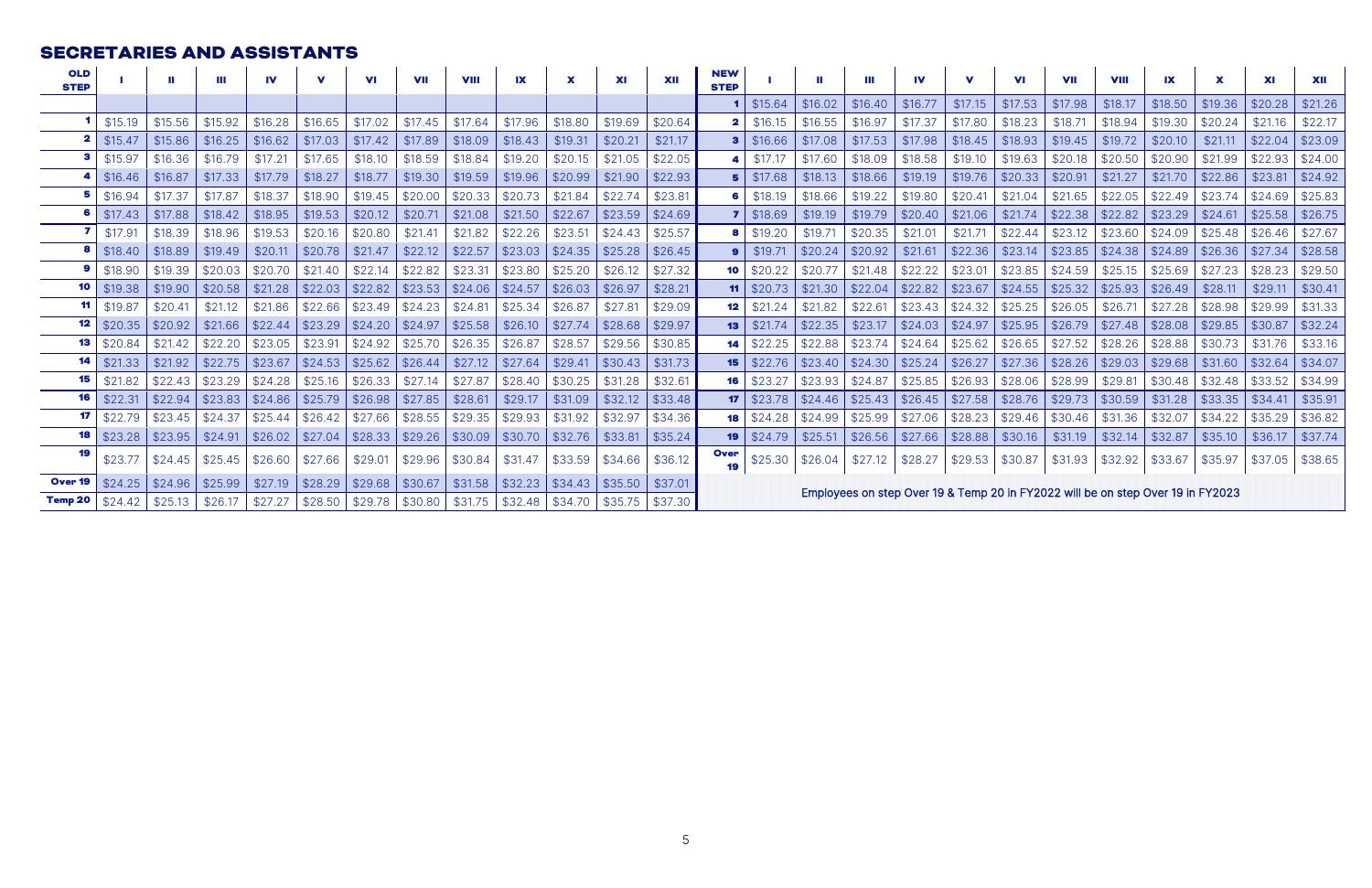#### <span id="page-6-0"></span>10 MONTH TECHNICAL: CENTRAL OFFICE AND SCHOOL-BASED

| <b>OLD</b><br><b>STEP</b> | 20       | 21       | 22       | 23       | 24        | 25        | 26        | 27        | <b>NEW</b><br><b>STEP</b>                                                                              | 20       | 21       | 22       | 23       | 24        | 25        | 26        | 27        |
|---------------------------|----------|----------|----------|----------|-----------|-----------|-----------|-----------|--------------------------------------------------------------------------------------------------------|----------|----------|----------|----------|-----------|-----------|-----------|-----------|
|                           |          |          |          |          |           |           |           |           |                                                                                                        | \$33,087 | \$37,810 | \$40,902 | \$43,670 | \$58,323  | \$65,973  | \$77,368  | \$84,367  |
|                           | \$32,124 | \$36,709 | \$39,711 | \$42,398 | \$56,624  | \$64,052  | \$75,115  | \$81,910  |                                                                                                        | \$34,673 | \$39,405 | \$42,504 | \$45,277 | \$59,961  | \$67,628  | \$79,047  | \$86,061  |
|                           | \$33,045 | \$37,621 | \$40,617 | \$43,300 | \$57,499  | \$64,912  | \$75,955  | \$82,737  |                                                                                                        | \$36,258 | \$41,000 | \$44,105 | \$46,885 | \$61,599  | \$69,282  | \$80,725  | \$87,754  |
|                           | \$34,570 | \$39,156 | \$42,158 | \$44,845 | \$59,073  | \$66,500  | \$77,564  | \$84,361  |                                                                                                        | \$37,843 | \$42,595 | \$45,707 | \$48,492 | \$63,238  | \$70,936  | \$82,404  | \$89,447  |
|                           | \$36,095 | \$40,690 | \$43,698 | \$46,390 | \$60,645  | \$68,089  | \$79,175  | \$85,984  |                                                                                                        | \$39,428 | \$44,190 | \$47,309 | \$50,100 | \$64,876  | \$72,591  | \$84,082  | \$91,141  |
|                           | \$37,620 | \$42,224 | \$45,238 | \$47,936 | \$62,219  | \$69,677  | \$80,785  | \$87,608  |                                                                                                        | \$41,013 | \$45,785 | \$48,910 | \$51,707 | \$66,514  | \$74,245  | \$85,761  | \$92,834  |
|                           | \$39,146 | \$43,758 | \$46,778 | \$49,482 | \$63,793  | \$71,265  | \$82,395  | \$89,232  |                                                                                                        | \$42,598 | \$47,380 | \$50,512 | \$53,315 | \$68,152  | \$75,900  | \$87,439  | \$94,527  |
|                           | \$40,670 | \$45,292 | \$48,319 | \$51,027 | \$65,367  | \$72,854  | \$84,006  | \$90,855  |                                                                                                        | \$44,183 | \$48,975 | \$52,113 | \$54,922 | \$69,791  | \$77,554  | \$89,118  | \$96,220  |
|                           | \$42,196 | \$46,827 | \$49,858 | \$52,573 | \$66,940  | \$74,442  | \$85,616  | \$92,480  |                                                                                                        | \$45,768 | \$50,570 | \$53,715 | \$56,530 | \$71,429  | \$79,208  | \$90,796  | \$97,914  |
|                           | \$43,721 | \$48,360 | \$51,399 | \$54,118 | \$68,514  | \$76,031  | \$87,226  | \$94,103  | 10                                                                                                     | \$47,354 | \$52,165 | \$55,316 | \$58,137 | \$73,067  | \$80,863  | \$92,474  | \$99,607  |
| 10                        | \$45,246 | \$49,895 | \$52,938 | \$55,663 | \$70,088  | \$77,618  | \$88,836  | \$95,726  | 11                                                                                                     | \$48,939 | \$53,760 | \$56,918 | \$59,745 | \$74,706  | \$82,517  | \$94,153  | \$101,300 |
|                           | \$46,771 | \$51,429 | \$54,479 | \$57,210 | \$71,662  | \$79,207  | \$90,447  | \$97,351  | 12                                                                                                     | \$50,524 | \$55,355 | \$58,519 | \$61,352 | \$76,344  | \$84,172  | \$95,831  | \$102,994 |
| 12                        | \$48,297 | \$52,963 | \$56,019 | \$58,755 | \$73,234  | \$80,795  | \$92,056  | \$98,974  | 13                                                                                                     | \$52,109 | \$56,950 | \$60,121 | \$62,960 | \$77,982  | \$85,826  | \$97,510  | \$104,687 |
|                           | \$49,82  | \$54,497 | \$57,559 | \$60,301 | \$74,808  | \$82,384  | \$93,667  | \$100,598 | 14                                                                                                     | \$53,694 | \$58,545 | \$61,722 | \$64,567 | \$79,621  | \$87,480  | \$99,188  | \$106,380 |
| 14                        | \$51,347 | \$56,032 | \$59,099 | \$61,846 | \$76,382  | \$83,972  | \$95,278  | \$102,222 | 15                                                                                                     | \$55,279 | \$60,140 | \$63,324 | \$66,174 | \$81,259  | \$89,135  | \$100,867 | \$108,073 |
|                           | \$52,873 | \$57,566 | \$60,639 | \$63,391 | \$77,956  | \$85,560  | \$96,887  | \$103,846 | 16                                                                                                     | \$56,864 | \$61,735 | \$64,925 | \$67,782 | \$82,897  | \$90,789  | \$102,545 | \$109,767 |
| 16                        | \$54,397 | \$59,099 | \$62,179 | \$64,938 | \$79,529  | \$87,148  | \$98,498  | \$105,469 | 17                                                                                                     | \$58,450 | \$63,330 | \$66,527 | \$69,389 | \$84,535  | \$92,444  | \$104,224 | \$111,460 |
|                           | \$55,923 | \$60,634 | \$63,720 | \$66,483 | \$81,103  | \$88,737  | \$100,108 | \$107,093 | 18                                                                                                     | \$60,035 | \$64,925 | \$68,128 | \$70,997 | \$86,174  | \$94,098  | \$105,902 | \$113,153 |
|                           | \$57,448 | \$62,168 | \$65,259 | \$68,028 | \$82,677  | \$90,325  | \$101,718 | \$108,717 | 19                                                                                                     | \$61,620 | \$66,520 | \$69,730 | \$72,604 | \$87,812  | \$95,752  | \$107,580 | \$114,847 |
|                           | \$58,973 | \$63,703 | \$66,800 | \$69,574 | \$84,251  | \$91,914  | \$103,328 | \$110,340 | 20                                                                                                     | \$63,205 | \$68,115 | \$71,331 | \$74,212 | \$89,450  | \$97,407  | \$109,259 | \$116,540 |
| 20                        | \$60,498 | \$65,236 | \$68,340 | \$71,119 | \$85,824  | \$93,501  | \$104,939 | \$111,965 | 21                                                                                                     | \$64,790 | \$69,710 | \$72,933 | \$75,819 | \$91,089  | \$99,061  | \$110,937 | \$118,233 |
| 21                        | \$62,024 | \$66,77' | \$69,880 | \$72,665 | \$87,397  | \$95,090  | \$106,548 | \$113,588 | 22                                                                                                     | \$66,375 | \$71,305 | \$74,534 | \$77,427 | \$92,727  | \$100,716 | \$112,616 | \$119,926 |
| 22                        | \$63,548 | \$68,305 | \$71,420 | \$74,211 | \$88,971  | \$96,678  | \$108,159 | \$115,212 | 23                                                                                                     | \$67,960 | \$72,900 | \$76,136 | \$79,034 | \$94,365  | \$102,370 | \$114,294 | \$121,620 |
| 23                        | \$65,074 | \$69,839 | \$72,960 | \$75,756 | \$90,545  | \$98,267  | \$109,770 | \$116,836 | 24                                                                                                     | \$69,545 | \$74,495 | \$77,737 | \$80,642 | \$96,003  | \$104,024 | \$115,973 | \$123,313 |
| 24                        | \$66,598 | \$71,373 | \$74,500 | \$77,301 | \$92,119  | \$99,855  | \$111,379 | \$118,459 | 25                                                                                                     | \$71,131 | \$76,090 | \$79,339 | \$82,249 | \$97,642  | \$105,679 | \$117,651 | \$125,006 |
| 25                        | \$68,124 | \$72,907 | \$76,041 | \$78,847 | \$93,692  | \$101,443 | \$112,990 | \$120,083 | 26                                                                                                     | \$72,716 | \$77,685 | \$80,940 | \$83,857 | \$99,280  | \$107,333 | \$119,330 | \$126,699 |
| 26                        | \$69,650 | \$74,442 | \$77,580 | \$80,393 | \$95,266  | \$103,031 | \$114,600 | \$121,707 | 27                                                                                                     | \$74,301 | \$79,280 | \$82,542 | \$85,464 | \$100,918 | \$108,988 | \$121,008 | \$128,393 |
| 27                        | \$71,174 | \$75,975 | \$79,121 | \$81,938 | \$96,840  | \$104,620 | \$116,210 | \$123,331 | 28                                                                                                     | \$75,886 | \$80,875 | \$84,144 | \$87,072 | \$102,557 | \$110,642 | \$122,686 | \$130,086 |
| 28                        | \$72,700 | \$77,510 | \$80,661 | \$83,484 | \$98,413  | \$106,208 | \$117,820 | \$124,954 | \$82,470<br>\$85,745<br>\$88,679<br>\$104,195<br>\$112,296<br>\$124,365<br>\$131,779<br>\$77,471<br>29 |          |          |          |          |           |           |           |           |
| 29                        | \$74,225 | \$79,044 | \$82,201 | \$85,029 | \$99,986  | \$107,797 | \$119,431 | \$126,578 | Employees on steps 29 & Temp 30 in FY2022 will be on step 29 in FY2023                                 |          |          |          |          |           |           |           |           |
| <b>Temp 30</b>            | \$74,724 | \$79,546 | \$82,705 | \$85,535 | \$100,500 | \$108,314 | \$119,955 | \$127,106 |                                                                                                        |          |          |          |          |           |           |           |           |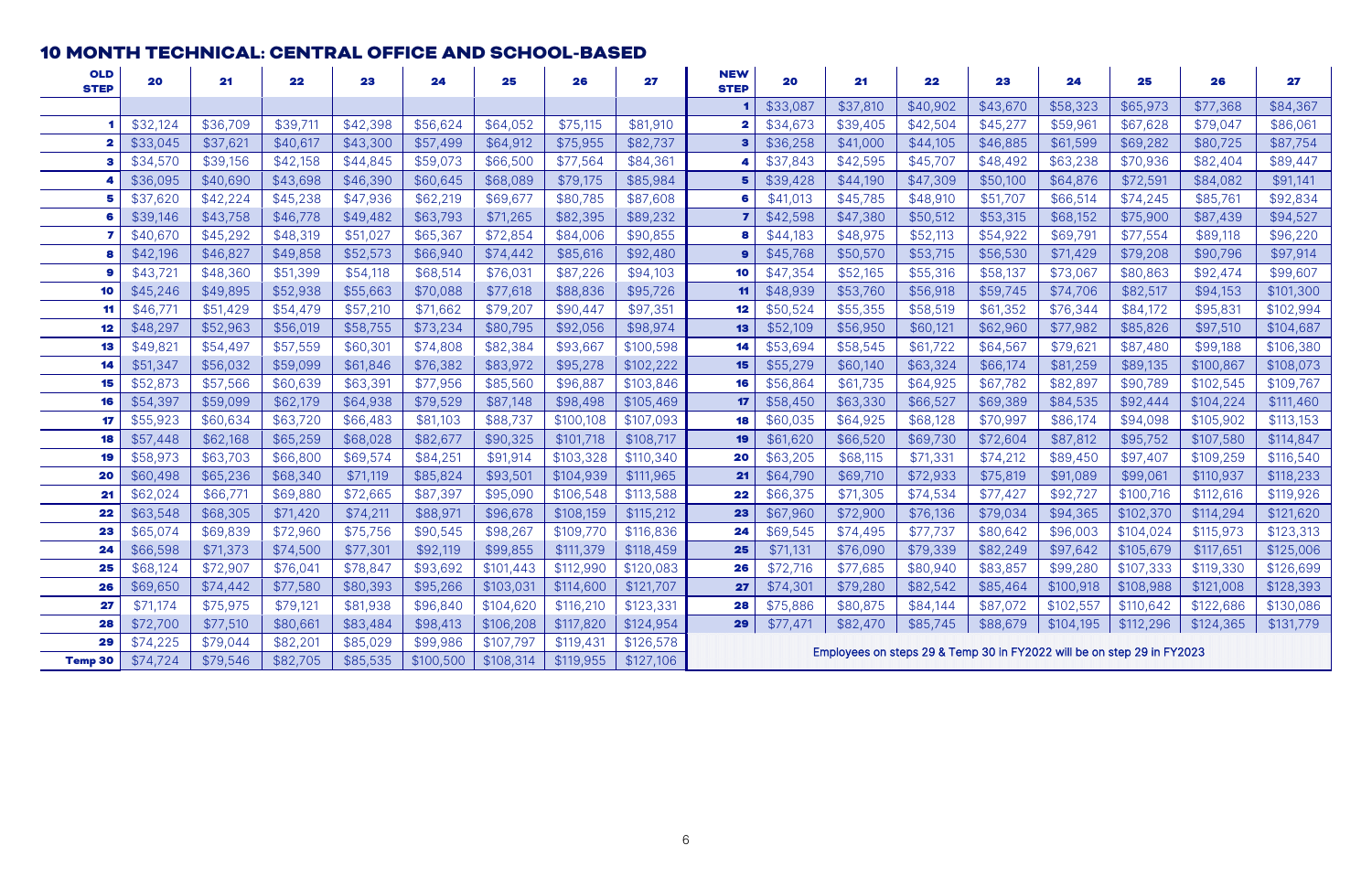#### <span id="page-7-0"></span>MONTH TECHNICAL: CENTRAL OFFICE AND SCHOOL-BASED

| <b>OLD</b><br><b>STEP</b> | 20       | 21       | 22       | 23       | 24        | 25        | 26        | 27        | <b>NEW</b><br><b>STEP</b>                                                                              | 20       | 21       | 22       | 23       | 24                                                                     | 25        | 26        | 27        |
|---------------------------|----------|----------|----------|----------|-----------|-----------|-----------|-----------|--------------------------------------------------------------------------------------------------------|----------|----------|----------|----------|------------------------------------------------------------------------|-----------|-----------|-----------|
|                           |          |          |          |          |           |           |           |           |                                                                                                        | \$40,027 | \$45,748 | \$49,497 | \$52,851 | \$70,607                                                               | \$79,880  | \$93,690  | \$102,173 |
|                           | \$38,861 | \$44,416 | \$48,055 | \$51,311 | \$68,551  | \$77,553  | \$90,961  | \$99,197  |                                                                                                        | \$41,689 | \$47,421 | \$51,176 | \$54,536 | \$72,325                                                               | \$81,614  | \$95,449  | \$103,947 |
|                           | \$39,684 | \$45,209 | \$48,828 | \$52,068 | \$69,215  | \$78,170  | \$91,506  | \$99,698  | з                                                                                                      | \$43,351 | \$49,093 | \$52,855 | \$56,221 | \$74,042                                                               | \$83,348  | \$97,208  | \$105,721 |
|                           | \$41,287 | \$46,822 | \$50,449 | \$53,693 | \$70,872  | \$79,843  | \$93,202  | \$101,409 |                                                                                                        | \$45,013 | \$50,765 | \$54,534 | \$57,906 | \$75,759                                                               | \$85,082  | \$98,967  | \$107,495 |
|                           | \$42,890 | \$48,435 | \$52,068 | \$55,319 | \$72,528  | \$81,515  | \$94,899  | \$103,121 |                                                                                                        | \$46,675 | \$52,438 | \$56,213 | \$59,592 | \$77,476                                                               | \$86,816  | \$100,725 | \$109,269 |
|                           | \$44,494 | \$50,048 | \$53,687 | \$56,944 | \$74,184  | \$83,188  | \$96,596  | \$104,832 |                                                                                                        | \$48,337 | \$54,110 | \$57,892 | \$61,277 | \$79,194                                                               | \$88,550  | \$102,484 | \$111,044 |
|                           | \$46,097 | \$51,661 | \$55,307 | \$58,570 | \$75,840  | \$84,860  | \$98,292  | \$106,543 |                                                                                                        | \$50,000 | \$55,783 | \$59,572 | \$62,962 | \$80,911                                                               | \$90,284  | \$104,243 | \$112,818 |
|                           | \$47,700 | \$53,275 | \$56,927 | \$60,195 | \$77,497  | \$86,532  | \$99,989  | \$108,254 |                                                                                                        | \$51,662 | \$57,455 | \$61,251 | \$64,647 | \$82,628                                                               | \$92,017  | \$106,002 | \$114,592 |
|                           | \$49,303 | \$54,888 | \$58,546 | \$61,820 | \$79,153  | \$88,205  | \$101,685 | \$109,966 |                                                                                                        | \$53,324 | \$59,128 | \$62,930 | \$66,333 | \$84,345                                                               | \$93,751  | \$107,761 | \$116,366 |
|                           | \$50,906 | \$56,500 | \$60,166 | \$63,446 | \$80,810  | \$89,877  | \$103,381 | \$111,676 | 10                                                                                                     | \$54,986 | \$60,800 | \$64,609 | \$68,018 | \$86,063                                                               | \$95,485  | \$109,520 | \$118,140 |
| 10                        | \$52,509 | \$58,113 | \$61,785 | \$65,071 | \$82,466  | \$91,550  | \$105,078 | \$113,388 | 11                                                                                                     | \$56,648 | \$62,472 | \$66,288 | \$69,703 | \$87,780                                                               | \$97,219  | \$111,279 | \$119,914 |
| 11                        | \$54,112 | \$59,727 | \$63,405 | \$66,696 | \$84,122  | \$93,222  | \$106,775 | \$115,099 | 12                                                                                                     | \$58,310 | \$64,145 | \$67,967 | \$71,388 | \$89,497                                                               | \$98,953  | \$113,038 | \$121,689 |
| 12                        | \$55,715 | \$61,340 | \$65,025 | \$68,322 | \$85,779  | \$94,894  | \$108,471 | \$116,810 | 13                                                                                                     | \$59,972 | \$65,817 | \$69,646 | \$73,073 | \$91,214                                                               | \$100,687 | \$114,796 | \$123,463 |
| 13                        | \$57,318 | \$62,953 | \$66,644 | \$69,947 | \$87,435  | \$96,567  | \$110,168 | \$118,521 | 14                                                                                                     | \$61,634 | \$67,490 | \$71,325 | \$74,759 | \$92,932                                                               | \$102,421 | \$116,555 | \$125,237 |
| 14                        | \$58,921 | \$64,566 | \$68,263 | \$71,573 | \$89,092  | \$98,239  | \$111,864 | \$120,233 | 15                                                                                                     | \$63,296 | \$69,162 | \$73,005 | \$76,444 | \$94,649                                                               | \$104,155 | \$118,314 | \$127,011 |
| 15                        | \$60,525 | \$66,180 | \$69,884 | \$73,198 | \$90,747  | \$99,912  | \$113,560 | \$121,944 | 16                                                                                                     | \$64,958 | \$70,835 | \$74,684 | \$78,129 | \$96,366                                                               | \$105,889 | \$120,073 | \$128,785 |
| 16                        | \$62,128 | \$67,793 | \$71,503 | \$74,824 | \$92,404  | \$101,584 | \$115,256 | \$123,655 | 17                                                                                                     | \$66,621 | \$72,507 | \$76,363 | \$79,814 | \$98,083                                                               | \$107,623 | \$121,832 | \$130,559 |
| 17                        | \$63,731 | \$69,406 | \$73,122 | \$76,450 | \$94,060  | \$103,256 | \$116,953 | \$125,366 | 18                                                                                                     | \$68,283 | \$74,179 | \$78,042 | \$81,499 | \$99,800                                                               | \$109,357 | \$123,591 | \$132,333 |
| 18                        | \$65,334 | \$71,018 | \$74,742 | \$78,075 | \$95,717  | \$104,929 | \$118,650 | \$127,078 | 19                                                                                                     | \$69,945 | \$75,852 | \$79,721 | \$83,185 | \$101,518                                                              | \$111,090 | \$125,350 | \$134,108 |
| 19                        | \$66,938 | \$72,631 | \$76,362 | \$79,701 | \$97,373  | \$106,601 | \$120,346 | \$128,788 | 20                                                                                                     | \$71,607 | \$77,524 | \$81,400 | \$84,870 | \$103,235                                                              | \$112,824 | \$127,109 | \$135,882 |
| 20                        | \$68,541 | \$74,245 | \$77,981 | \$81,326 | \$99,029  | \$108,273 | \$122,043 | \$130,500 | 21                                                                                                     | \$73,269 | \$79,197 | \$83,079 | \$86,555 | \$104,952                                                              | \$114,558 | \$128,867 | \$137,656 |
| 21                        | \$70,144 | \$75,858 | \$79,600 | \$82,951 | \$100,685 | \$109,946 | \$123,739 | \$132,211 | 22                                                                                                     | \$74,931 | \$80,869 | \$84,759 | \$88,240 | \$106,669                                                              | \$116,292 | \$130,626 | \$139,430 |
| 22                        | \$71,747 | \$77,471 | \$81,221 | \$84,577 | \$102,342 | \$111,618 | \$125,435 | \$133,922 | 23                                                                                                     | \$76,593 | \$82,542 | \$86,438 | \$89,925 | \$108,387                                                              | \$118,026 | \$132,385 | \$141,204 |
| 23                        | \$73,350 | \$79,084 | \$82,840 | \$86,202 | \$103,998 | \$113,291 | \$127,132 | \$135,633 | 24                                                                                                     | \$78,255 | \$84,214 | \$88,117 | \$91,611 | \$110,104                                                              | \$119,760 | \$134,144 | \$142,978 |
| 24                        | \$74,953 | \$80,698 | \$84,459 | \$87,828 | \$105,655 | \$114,963 | \$128,829 | \$137,345 | 25                                                                                                     | \$79,917 | \$85,886 | \$89,796 | \$93,296 | \$111,821                                                              | \$121,494 | \$135,903 | \$144,753 |
| 25                        | \$76,556 | \$82,311 | \$86,079 | \$89,453 | \$107,310 | \$116,635 | \$130,525 | \$139,056 | 26                                                                                                     | \$81,580 | \$87,559 | \$91,475 | \$94,981 | \$113,538                                                              | \$123,228 | \$137,662 | \$146,527 |
| 26                        | \$78,160 | \$83,923 | \$87,699 | \$91,078 | \$108,967 | \$118,308 | \$132,222 | \$140,767 | 27                                                                                                     | \$83,242 | \$89,231 | \$93,154 | \$96,666 | \$115,256                                                              | \$124,962 | \$139,421 | \$148,301 |
| 27                        | \$80,838 | \$86,619 | \$90,405 | \$93,794 | \$111,735 | \$121,102 | \$135,056 | \$143,627 | \$90,904<br>28<br>\$84,904<br>\$94,833<br>\$98,351<br>\$116,973<br>\$126,696<br>\$150,075<br>\$141,180 |          |          |          |          |                                                                        |           |           |           |
| 28                        | \$81,366 | \$87,149 | \$90,938 | \$94,329 | \$112,280 | \$121,653 | \$135,614 | \$144,190 |                                                                                                        |          |          |          |          | Employees on steps 28 & Temp 29 in FY2022 will be on step 28 in FY2023 |           |           |           |
| <b>Temp 29</b>            | \$81,893 | \$87,680 | \$91,470 | \$94,864 | \$112,825 | \$122,202 | \$136,172 | \$144,752 |                                                                                                        |          |          |          |          |                                                                        |           |           |           |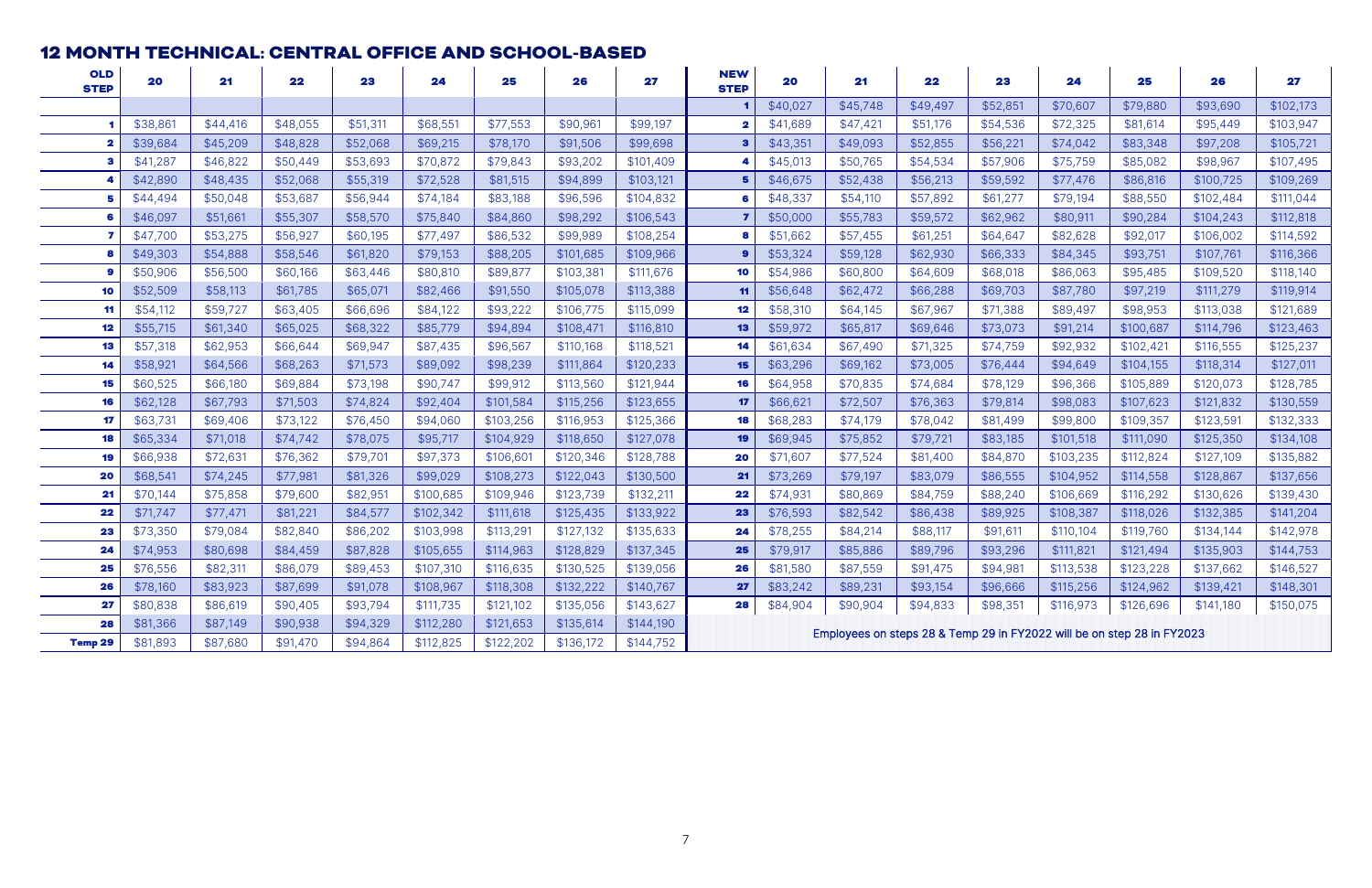## <span id="page-8-0"></span>FOOD AND NUTRITION SERVICE ASSISTANTS

| <b>OLD</b><br><b>STEP</b> | <b>Grade II</b> | <b>Grade III</b> | <b>NEW</b><br><b>STEP</b>                                                 | <b>Grade II</b>                                   | <b>Grade III</b>                                     |  |  |  |
|---------------------------|-----------------|------------------|---------------------------------------------------------------------------|---------------------------------------------------|------------------------------------------------------|--|--|--|
|                           |                 |                  |                                                                           |                                                   | Employees on step 1 in FY2022 will move to step 3 in |  |  |  |
| 1                         | 13.55           | 14.09            |                                                                           | FY2023. Minimum step for new employees is step 3. |                                                      |  |  |  |
| $\overline{\mathbf{2}}$   | 13.86           | 14.44            | 3                                                                         | \$15.17                                           | \$15.84                                              |  |  |  |
| 3                         | 14.44           | 15.06            | 4                                                                         | \$15.78                                           | \$16.50                                              |  |  |  |
| 4                         | 15.02           | 15.69            | 5                                                                         | \$16.40                                           | \$17.17                                              |  |  |  |
| 5                         | 15.59           | 16.31            | 6                                                                         | \$17.01                                           | \$17.83                                              |  |  |  |
| 6                         | 16.18           | 16.95            | 7                                                                         | \$17.62                                           | \$18.50                                              |  |  |  |
| 7                         | 16.75           | 17.57            | 8                                                                         | \$18.23                                           | \$19.16                                              |  |  |  |
| 8                         | 17.33           | 18.2             | $\mathbf{9}$                                                              | \$18.84                                           | \$19.83                                              |  |  |  |
| 9                         | 17.90           | 18.83            | 10                                                                        | \$19.45                                           | \$20.49                                              |  |  |  |
| 10                        | 18.48           | 19.46            | 11                                                                        | \$20.06                                           | \$21.15                                              |  |  |  |
| 11                        | 19.06           | 20.08            | 12                                                                        | \$20.67                                           | \$21.82                                              |  |  |  |
| 12                        | 19.64           | 20.71            | 13                                                                        | \$21.28                                           | \$22.48                                              |  |  |  |
| 13                        | 20.21           | 21.34            | 14                                                                        | \$21.89                                           | \$23.15                                              |  |  |  |
| 14                        | 20.79           | 21.97            | 15                                                                        | \$22.50                                           | \$23.81                                              |  |  |  |
| 15                        | 21.36           | 22.59            | 16                                                                        | \$23.11                                           | \$24.48                                              |  |  |  |
| 16                        | 21.95           | 23.23            | Employees on step 16 or Temp 17 in FY2022<br>will be on step 16 in FY2023 |                                                   |                                                      |  |  |  |
| <b>Temp 17</b>            | 22.31           | 23.62            |                                                                           |                                                   |                                                      |  |  |  |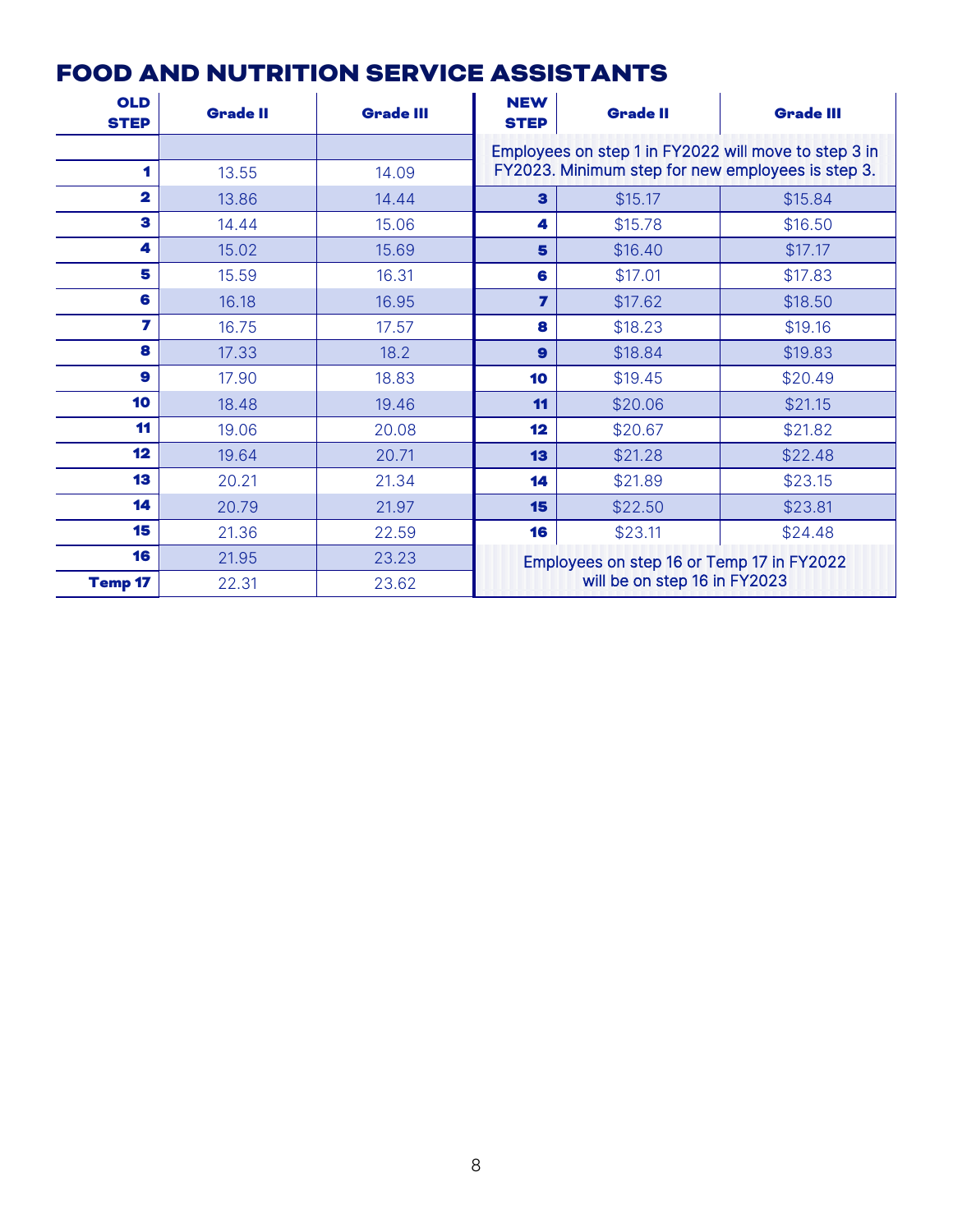## <span id="page-9-0"></span>INTERPRETERS

| <b>OLD</b><br><b>STEP</b> | A       | B       | C       | D       | <b>NEW</b><br><b>STEP</b>                     | A       | В       | C       | D       |  |  |  |
|---------------------------|---------|---------|---------|---------|-----------------------------------------------|---------|---------|---------|---------|--|--|--|
|                           |         |         |         |         | 1                                             | \$22.71 | \$30.11 | \$33.33 | \$34.62 |  |  |  |
| 1                         | \$22.05 | \$29.24 | \$32.36 | \$33.62 | $\overline{\mathbf{2}}$                       | \$22.96 | \$31.21 | \$34.59 | \$35.89 |  |  |  |
| $\overline{\mathbf{2}}$   | \$22.08 | \$29.77 | \$32.98 | \$34.22 | $\mathbf{3}$                                  | \$23.22 | \$32.31 | \$35.85 | \$37.16 |  |  |  |
| 3                         | \$22.32 | \$30.80 | \$34.17 | \$35.43 | 4                                             | \$23.48 | \$33.41 | \$37.11 | \$38.42 |  |  |  |
| 4                         | \$22.56 | \$31.84 | \$35.36 | \$36.62 | 5                                             | \$23.73 | \$34.50 | \$38.38 | \$39.69 |  |  |  |
| 5                         | \$22.81 | \$32.88 | \$36.55 | \$37.81 | 6                                             | \$23.99 | \$35.60 | \$39.64 | \$40.96 |  |  |  |
| 6                         | \$23.05 | \$33.92 | \$37.75 | \$39.02 | $\overline{\mathbf{z}}$                       | \$24.24 | \$36.70 | \$40.90 | \$42.22 |  |  |  |
| 7                         | \$23.28 | \$34.95 | \$38.94 | \$40.21 | 8                                             | \$24.50 | \$37.80 | \$42.16 | \$43.49 |  |  |  |
| 8                         | \$23.53 | \$36.00 | \$40.13 | \$41.41 | 9                                             | \$24.75 | \$38.89 | \$43.43 | \$44.76 |  |  |  |
| 9                         | \$23.77 | \$37.03 | \$41.33 | \$42.61 | 10                                            | \$25.01 | \$39.99 | \$44.69 | \$46.02 |  |  |  |
| 10                        | \$24.01 | \$38.07 | \$42.52 | \$43.81 | 11                                            | \$25.27 | \$41.09 | \$45.95 | \$47.29 |  |  |  |
| 11                        | \$24.25 | \$39.11 | \$43.72 | \$45.00 | 12                                            | \$25.52 | \$42.19 | \$47.21 | \$48.56 |  |  |  |
| 12                        | \$24.50 | \$40.15 | \$44.92 | \$46.21 | 13                                            | \$25.78 | \$43.29 | \$48.48 | \$49.82 |  |  |  |
| 13                        | \$24.74 | \$41.18 | \$46.11 | \$47.40 | 14                                            | \$26.03 | \$44.38 | \$49.74 | \$51.09 |  |  |  |
| 14                        | \$24.98 | \$42.23 | \$47.30 | \$48.60 | 15                                            | \$26.29 | \$45.48 | \$51.00 | \$52.35 |  |  |  |
| 15                        | \$25.23 | \$43.26 | \$48.50 | \$49.80 | 16                                            | \$26.55 | \$46.58 | \$52.26 | \$53.62 |  |  |  |
| 16                        | \$25.47 | \$44.30 | \$49.69 | \$51.00 | 17                                            | \$26.80 | \$47.68 | \$53.53 | \$54.89 |  |  |  |
| 17                        | \$25.71 | \$45.34 | \$50.88 | \$52.19 | Employees on step 17 & Temp 18 in FY2022 will |         |         |         |         |  |  |  |
| <b>Temp 18</b>            | \$25.79 | \$45.67 | \$51.26 | \$52.57 | move to step 17 in FY2023                     |         |         |         |         |  |  |  |